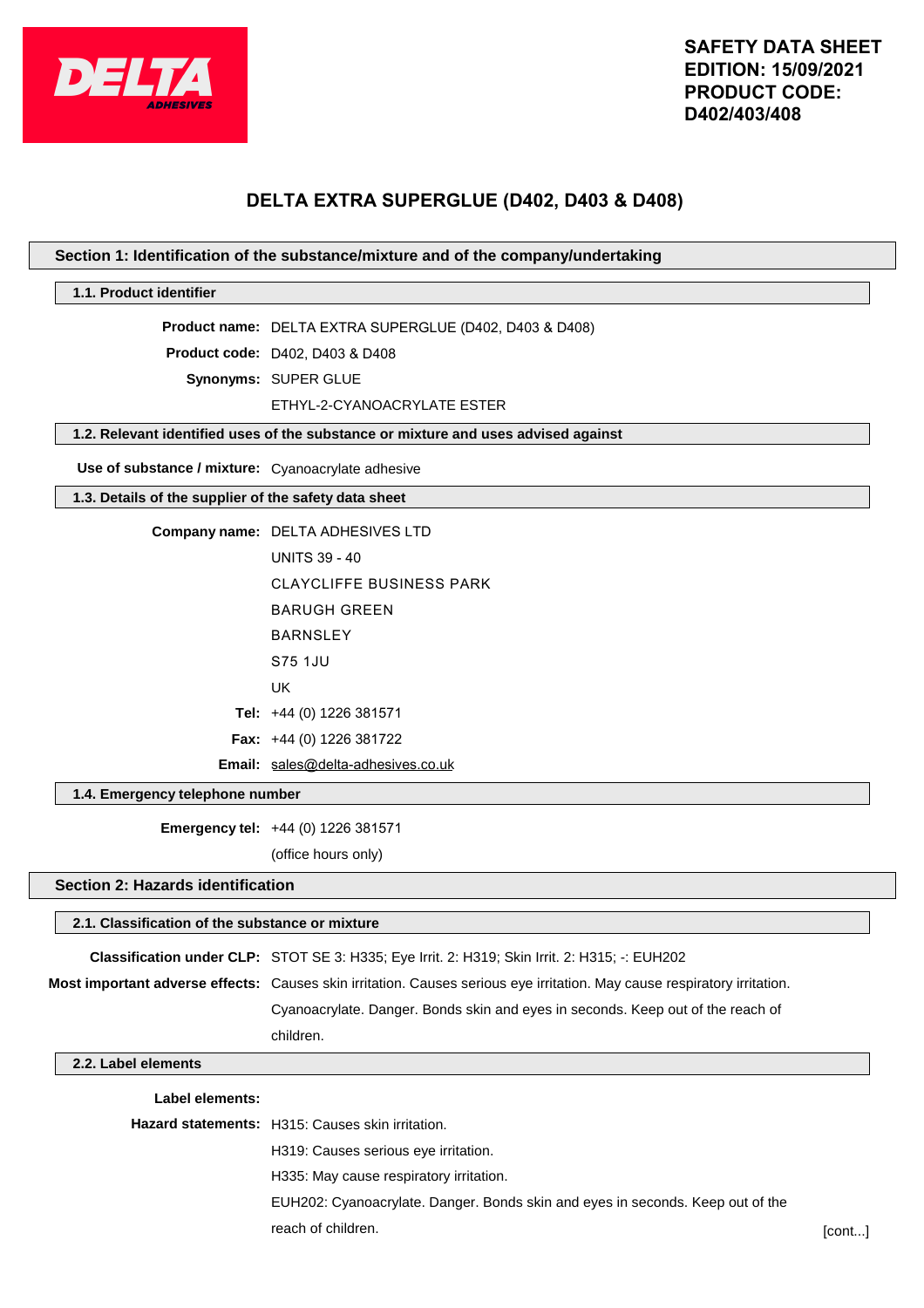

**Page:** 2

|                              | Hazard pictograms: GHS07: Exclamation mark                                           |
|------------------------------|--------------------------------------------------------------------------------------|
|                              |                                                                                      |
| <b>Signal words: Warning</b> |                                                                                      |
|                              | <b>Precautionary statements:</b> P261: Avoid breathing vapours.                      |
|                              | P264: Wash hands thoroughly after handling.                                          |
|                              | P271: Use only outdoors or in a well-ventilated area.                                |
|                              | P280: Wear protective gloves/protective clothing/eye protection/face protection.     |
|                              | P302+352: IF ON SKIN: Wash with plenty of water/.                                    |
|                              | P304+340: IF INHALED: Remove person to fresh air and keep comfortable for breathing. |
|                              | P305+351+338: IF IN EYES: Rinse cautiously with water for several minutes. Remove    |
|                              | contact lenses, if present and easy to do. Continue rinsing.                         |
|                              | P312: Call a if you feel unwell.                                                     |
|                              | P332+313: If skin irritation occurs: Get medical advice/attention.                   |
|                              | P337+313: If eye irritation persists: Get medical advice/attention.                  |
|                              | P501: Dispose of contents/container to comply with Local, National and International |
|                              | regulations.                                                                         |

**2.3. Other hazards**

PBT: This product is not identified as a PBT/vPvB substance.

# **Section 3: Composition/information on ingredients**

**3.2. Mixtures**

#### **Hazardous ingredients:**

ETHYL-2-CYANOACRYLATE

| <b>EINECS</b> | CAS       | PBT/WEL | <b>CLP Classification</b>                                          | Percent |
|---------------|-----------|---------|--------------------------------------------------------------------|---------|
| 230-391-5     | 7085-85-0 | -       | Eye Irrit. 2: H319; STOT SE 3: H335;<br><b>Skin Irrit. 2: H315</b> | 70-90%  |

# **Section 4: First aid measures**

# **4.1. Description of first aid measures**

**Skin contact:** Wash immediately with plenty of soap and water.

**Eye contact:** Bathe the eye with running water for 15 minutes. Transfer to hospital for specialist

examination.

**Ingestion:** Wash out mouth with water.

**Inhalation:** Not applicable.

# **4.2. Most important symptoms and effects, both acute and delayed**

**Skin contact:** There may be irritation and redness at the site of contact.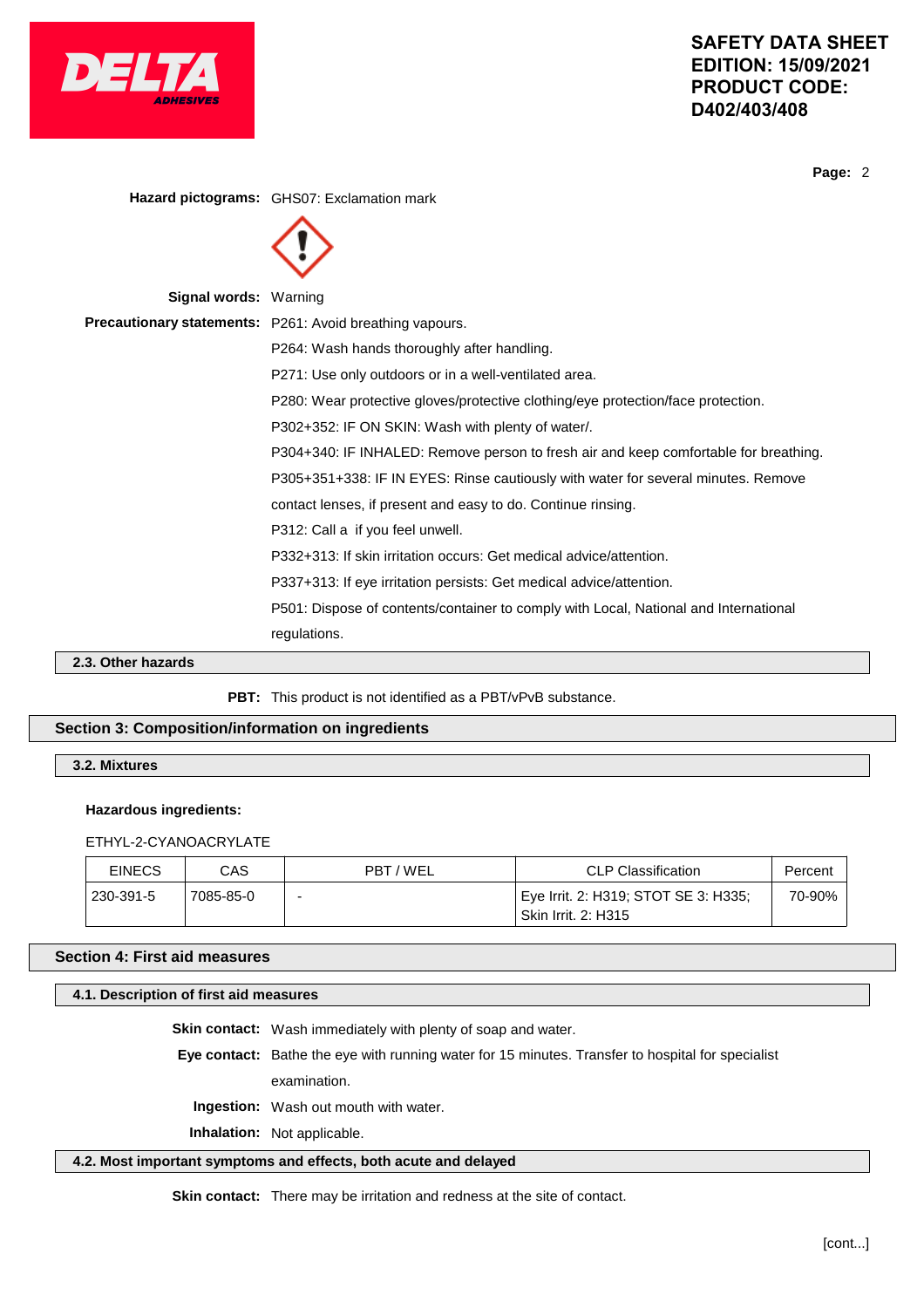

**Page:** 3

|  | Eye contact: There may be pain and redness. The eyes may water profusely. There may be severe      |
|--|----------------------------------------------------------------------------------------------------|
|  | pain. The vision may become blurred. May cause permanent damage.                                   |
|  | Ingestion: There may be soreness and redness of the mouth and throat. Nausea and stomach           |
|  | pain may occur.                                                                                    |
|  | <b>Inhalation:</b> There may be irritation of the throat with a feeling of tightness in the chest. |
|  |                                                                                                    |

**Delayed / immediate effects:** Immediate effects can be expected after short-term exposure.

**4.3. Indication of any immediate medical attention and special treatment needed**

**Immediate / special treatment:** Eye bathing equipment should be available on the premises.

#### **Section 5: Fire-fighting measures**

#### **5.1. Extinguishing media**

**Extinguishing media:** Suitable extinguishing media for the surrounding fire should be used. Use water spray to cool containers.

# **5.2. Special hazards arising from the substance or mixture**

**Exposure hazards:** In combustion emits toxic fumes.

## **5.3. Advice for fire-fighters**

**Advice for fire-fighters:** Wear self-contained breathing apparatus. Wear protective clothing to prevent contact with skin and eyes.

# **Section 6: Accidental release measures**

# **6.1. Personal precautions, protective equipment and emergency procedures**

**Personal precautions:** Mark out the contaminated area with signs and prevent access to unauthorised

personnel. Do not attempt to take action without suitable protective clothing - see section

8 of SDS. Turn leaking containers leak-side up to prevent the escape of liquid.

## **6.2. Environmental precautions**

**Environmental precautions:** Do not discharge into drains or rivers. Contain the spillage using bunding.

#### **6.3. Methods and material for containment and cleaning up**

**Clean-up procedures:** Absorb into dry earth or sand. Transfer to a closable, labelled salvage container for disposal by an appropriate method.

## **6.4. Reference to other sections**

**Reference to other sections:** Refer to section 8 of SDS.

# **Section 7: Handling and storage**

# **7.1. Precautions for safe handling**

**Handling requirements:** Avoid direct contact with the substance. Ensure there is sufficient ventilation of the area. Avoid the formation or spread of mists in the air.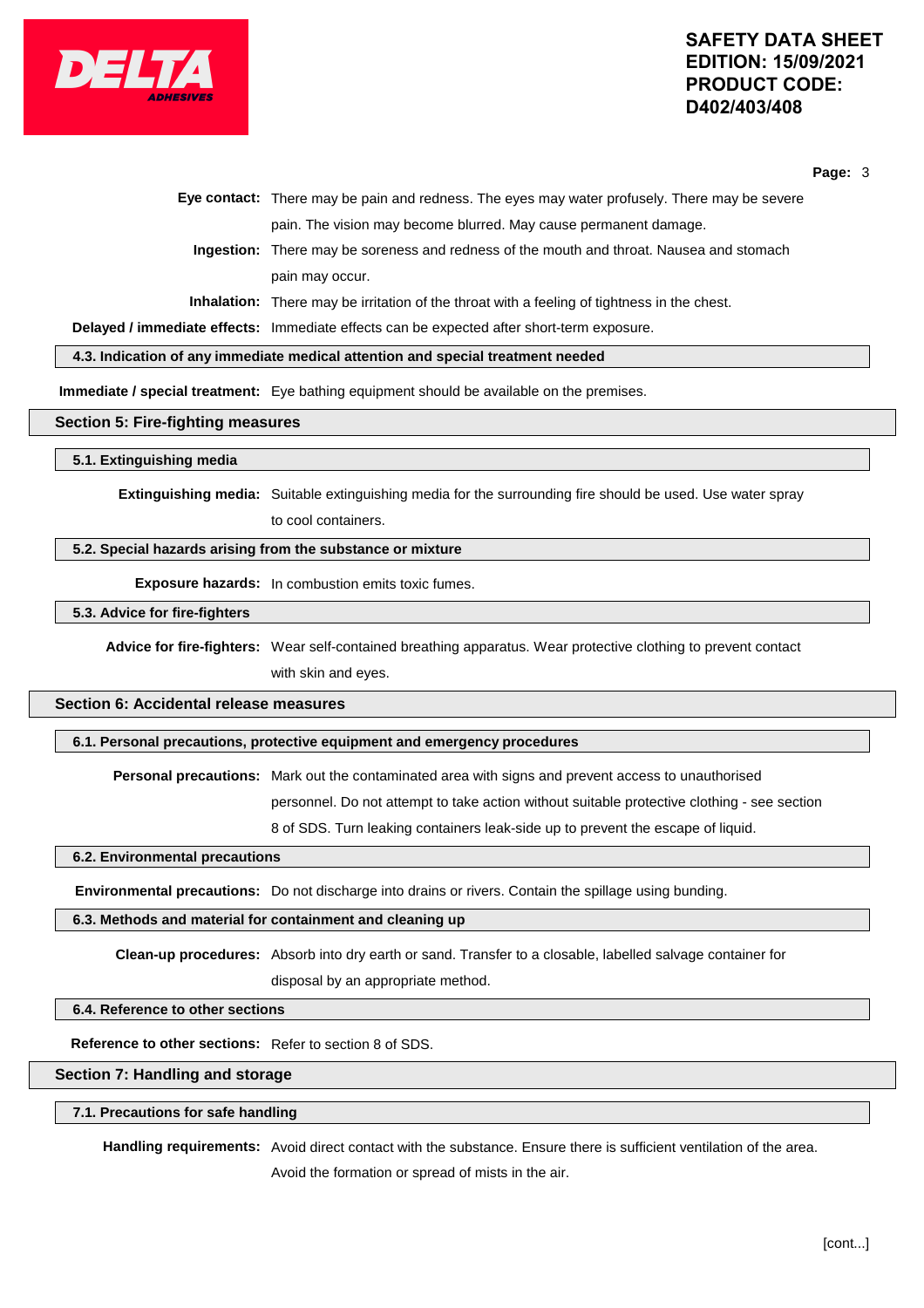

**Page:** 4

#### **7.2. Conditions for safe storage, including any incompatibilities**

**Storage conditions:** Store in a cool, well ventilated area. Keep container tightly closed.

**Suitable packaging:** Must only be kept in original packaging.

**7.3. Specific end use(s)**

# **Section 8: Exposure controls/personal protection**

**8.1. Control parameters**

#### **Hazardous ingredients:**

#### **ETHYL-2-CYANOACRYLATE**

#### **Workplace exposure limits:**  $\qquad \qquad$  **Respirable** dust

| State | 8 hour TWA | STEL<br>$15 \text{ min.}$ | 3 hour TWA | STEL<br>$15 \text{ min.}$ |
|-------|------------|---------------------------|------------|---------------------------|
| UK    |            | 1.5 mg/m3                 |            |                           |

#### **DNEL/PNEC Values**

**DNEL / PNEC** No data available.

**8.2. Exposure controls**

**Engineering measures:** Ensure there is sufficient ventilation of the area. **Respiratory protection:** Self-contained breathing apparatus must be available in case of emergency. **Hand protection:** Protective gloves. **Eye protection:** Tightly fitting safety goggles. Ensure eye bath is to hand. **Skin protection:** Protective clothing.

# **Section 9: Physical and chemical properties**

# **9.1. Information on basic physical and chemical properties**

|                                       | <b>State: Liquid</b>                           |                                  |  |
|---------------------------------------|------------------------------------------------|----------------------------------|--|
|                                       | <b>Colour: Colourless</b>                      |                                  |  |
|                                       | <b>Odour:</b> Sharp characteristic odour.      |                                  |  |
| <b>Solubility in water:</b> Insoluble |                                                |                                  |  |
|                                       | Also soluble in: Acetone. (Completely soluble) |                                  |  |
| <b>Boiling point/range°C: 150</b>     |                                                | <b>Flash point °C:</b> $60 - 93$ |  |
| Vapour pressure: 0.293 mmHg           |                                                | <b>Relative density: 1.04</b>    |  |

**9.2. Other information**

**Other information:** No data available.

# **Section 10: Stability and reactivity**

**10.1. Reactivity**

**Reactivity:** Stable under recommended transport or storage conditions.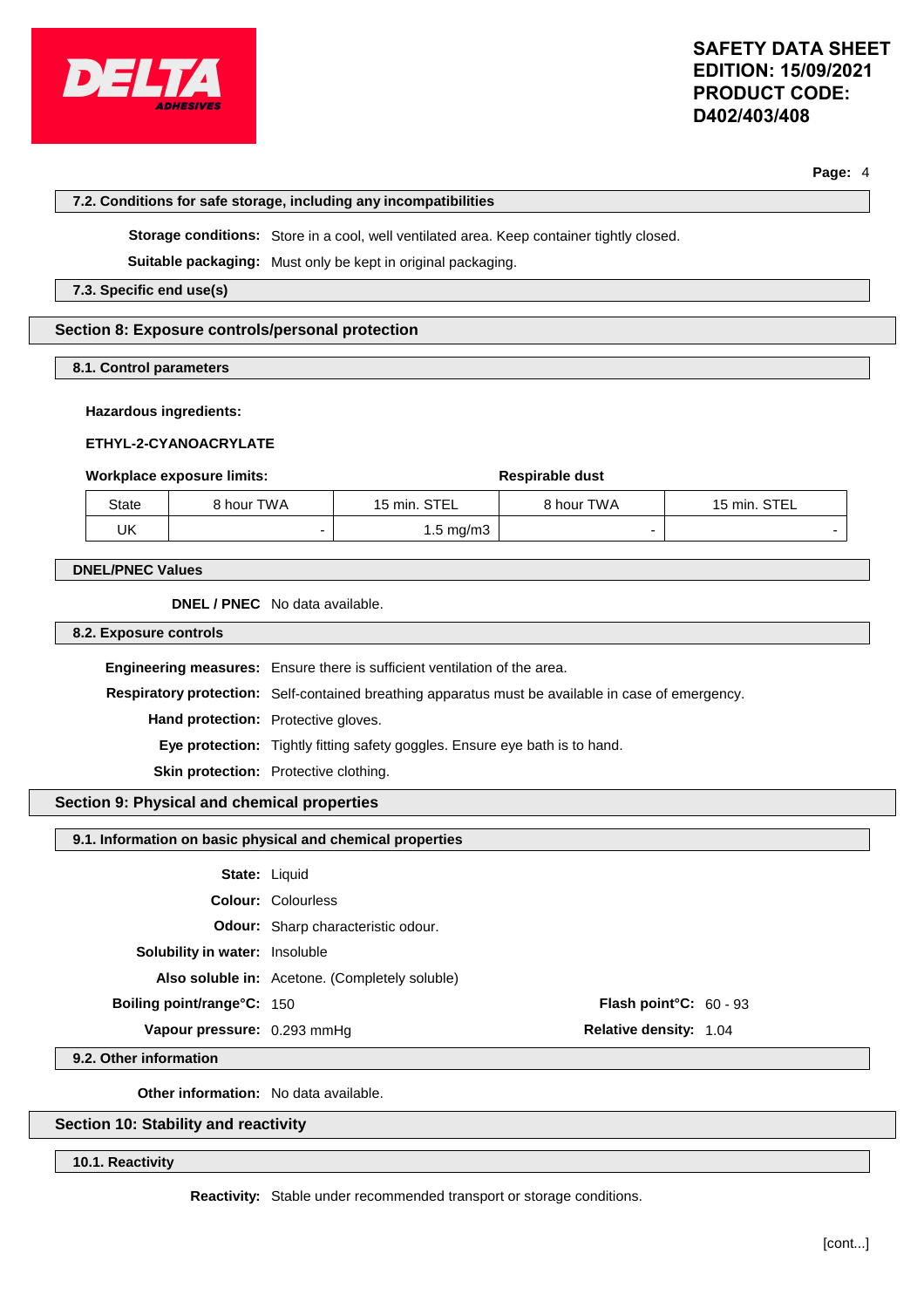

#### **Page:** 5

### **10.2. Chemical stability**

**Chemical stability:** Stable under normal conditions.

# **10.3. Possibility of hazardous reactions**

**Hazardous reactions:** Hazardous reactions will not occur under normal transport or storage conditions.

Decomposition may occur on exposure to conditions or materials listed below.

# **10.4. Conditions to avoid**

**Conditions to avoid:** Heat.

# **10.5. Incompatible materials**

**Materials to avoid:** Strong oxidising agents. Strong acids.

# **10.6. Hazardous decomposition products**

**Haz. decomp. products:** In combustion emits toxic fumes.

# **Section 11: Toxicological information**

# **11.1. Information on toxicological effects**

#### **Toxicity values:**

| Route  | Species    | Test | Value | Units |
|--------|------------|------|-------|-------|
| ORAL   | <b>RAT</b> | LD50 | >5000 | mg/kg |
| DERMAL | <b>RBT</b> | LD50 | >2000 | mg/kg |

#### **Hazardous ingredients:**

## **ETHYL-2-CYANOACRYLATE**

|  | OR | ĸΑ | LD50<br>$ -$ | 一 | ∵ml/k⊾ |
|--|----|----|--------------|---|--------|
|--|----|----|--------------|---|--------|

# **Relevant hazards for product:**

| Hazard                        | Route      | Basis                 |
|-------------------------------|------------|-----------------------|
| Skin corrosion/irritation     | <b>DRM</b> | Hazardous: calculated |
| Serious eye damage/irritation | OPT        | Hazardous: calculated |
| STOT-single exposure          | <b>INH</b> | Hazardous: calculated |

# **Symptoms / routes of exposure**

| <b>Skin contact:</b> There may be irritation and redness at the site of contact.                   |
|----------------------------------------------------------------------------------------------------|
| Eye contact: There may be pain and redness. The eyes may water profusely. There may be severe      |
| pain. The vision may become blurred. May cause permanent damage.                                   |
| <b>Ingestion:</b> There may be soreness and redness of the mouth and throat. Nausea and stomach    |
| pain may occur.                                                                                    |
| <b>Inhalation:</b> There may be irritation of the throat with a feeling of tightness in the chest. |
| Delayed / immediate effects: Immediate effects can be expected after short-term exposure.          |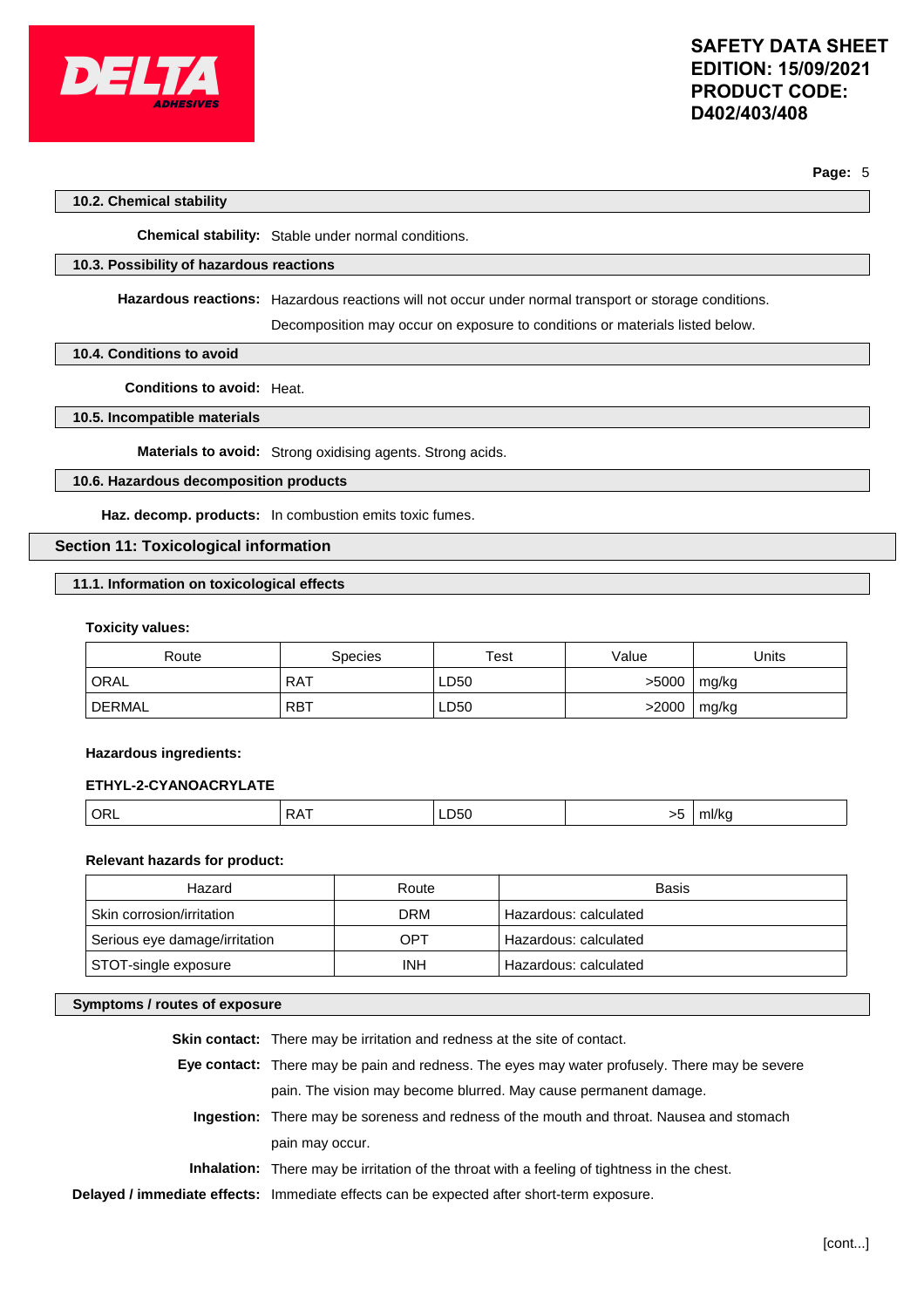

**Page:** 6

#### **Section 12: Ecological information**

#### **12.1. Toxicity**

**Ecotoxicity values:** No data available.

## **12.2. Persistence and degradability**

#### **Persistence and degradability:** Biodegradable.

**12.3. Bioaccumulative potential**

**Bioaccumulative potential:** No bioaccumulation potential.

**12.4. Mobility in soil**

**Mobility:** Readily absorbed into soil.

## **12.5. Results of PBT and vPvB assessment**

**PBT identification:** This product is not identified as a PBT/vPvB substance.

**12.6. Other adverse effects**

**Other adverse effects:** Negligible ecotoxicity.

#### **Section 13: Disposal considerations**

#### **13.1. Waste treatment methods**

**Disposal operations:** Transfer to a suitable container and arrange for collection by specialised disposal company. **Disposal of packaging:** Dispose of in a regulated landfill site or other method for hazardous or toxic wastes. **NB:** The user's attention is drawn to the possible existence of regional or national

regulations regarding disposal.

### **Section 14: Transport information**

**Transport class:** This product does not require a classification for transport.

## **Section 15: Regulatory information**

# **15.1. Safety, health and environmental regulations/legislation specific for the substance or mixture**

**Specific regulations:** Not applicable.

#### **15.2. Chemical Safety Assessment**

**Chemical safety assessment:** A chemical safety assessment has not been carried out for the substance or the mixture by the supplier.

# **Section 16: Other information**

# **Other information**

**Other information:** This safety data sheet is prepared in accordance with Commission Regulation (EU) No

2015/830.

### \* indicates text in the SDS which has changed since the last revision.